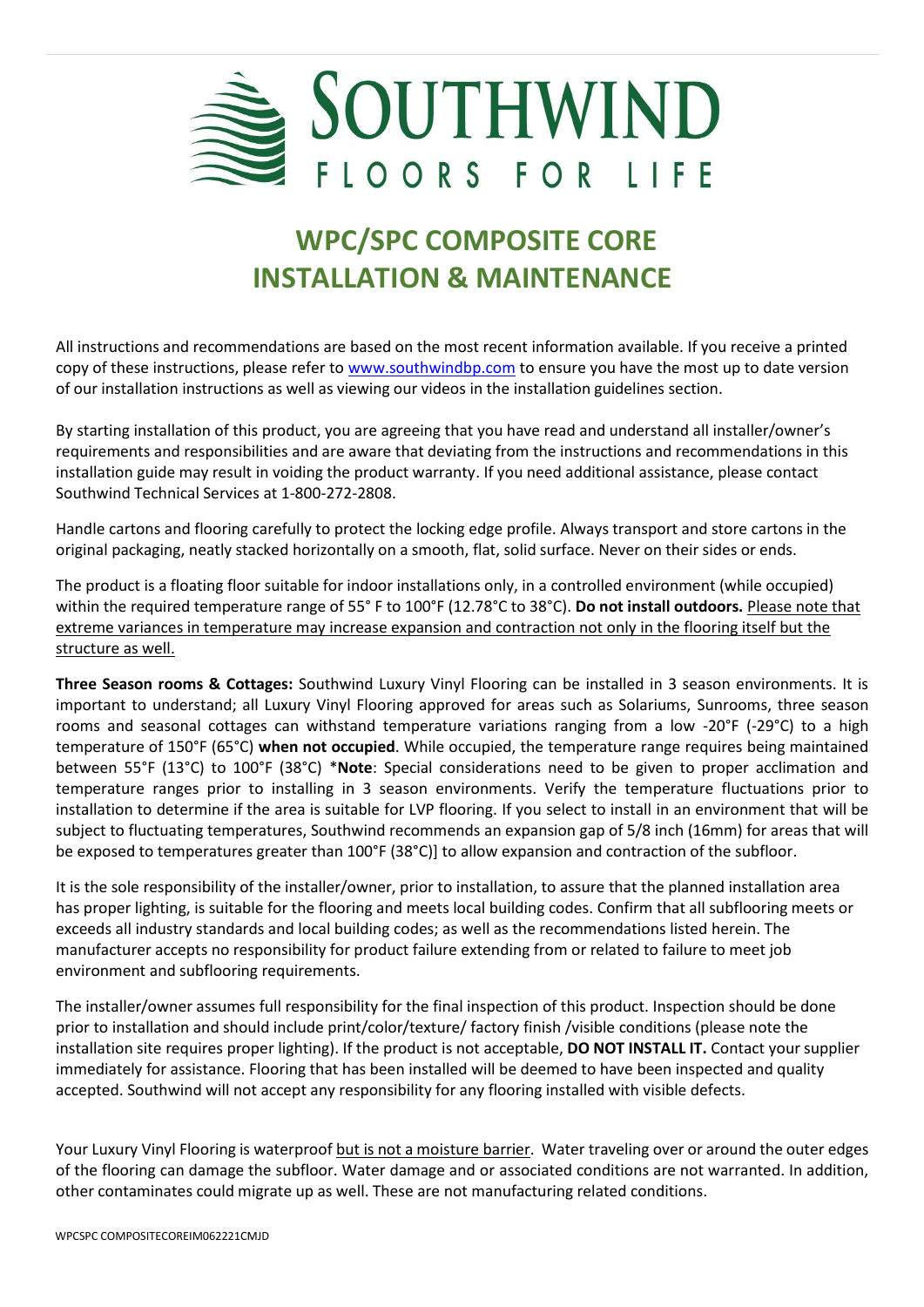When installing in a lavatory, bathroom, laundry room, or other area with frequent water usage, fill expansion spaces around potential wet areas only with premium waterproof 100% silicone caulk. This will the lower possibility of the water traveling under the floating floor and help to reduce bacterial growth and problems associated with it.

#### Do not install fixed objects, such as cabinets, islands, wall units etc. on top of the flooring or fasten **trim/molding/transition pieces directly to the floor. Please refer to our warranty for information regarding rolling loads**

#### **TOOLS REQUIRED:**

Safety glasses, utility knife, straight edge / square, chalk-line, tape measure, pull-bar, saw, 1/4" spacers, saw or tile cutter and rubber mallet for tapping on the scrap tapper and pull bar.

#### **Subfloor & Substrate Requirements and Preparation: Do not install Southwind Luxury Vinyl Flooring over soft, rough, uneven surfaces, or floating floors**

The Flooring should only be installed after all the other trades have finished and the jobsite has been cleared of any/all debris that could damage a finished installation. Proper lighting is essential. All sub-floors and substrates must be clean, flat (smooth) and dry prior to installation. Sweep or vacuum your subfloor prior to installation ensuring nothing will interfere with the installation. All subfloors must be flat, with the tolerance not exceeding more than 1/32" in 1' (.30m), 1/8" in 6' (1.75M) or 3/16" in 10' (3m) span.

**Wood Subfloors:** Must be a minimum of 3/4" CDX Plywood, OSB, or APA approved plywood. All wood subfloors should be flat, structurally sound, and free from deflection (up and down movement). Sand high areas and fill low areas with a Portland based patching compound. To reduce squeaking of the subfloor, nail or screw the floor every 6". Repair or replace any damaged sheathing. Wood subfloors should never exceed 12% moisture using a pin type moisture meter.

Southwind requires all crawl spaces be a minimum of at least 18" tall (46cm) from the ground to the underside of the joist. A black ground cover minimum 8mm thick Polyethylene overlapped a minimum of 6" (152mm) and taped using a moisture resistant tape to avoid moisture migration from the ground up through the flooring. Cross ventilation (vents located around the perimeter) equal to 1.5% of the square footage of the area should be highly considered (if not already a local code).

**Concrete:** Must be fully cured (at least 60 days old). The flatness of concrete subfloors must meet or exceed the requirements of ACI FF25. Most concrete subfloors are not flat/smooth and must be properly prepared before installation. In all cases, verify the substrate is flat (See above subfloor and substrate requirements). Fill all holes and cracks with a latex fortified Portland cement-based patching compound. Southwind only recommends the use of latex fortified Portland cement-based products as a satisfactory patching or leveling compound. Grind down high areas and fill any low areas with a Portland-based patching compound. (**Do not use solvents or chemical adhesive removers to remove paint residue or adhesives**).

While the product is a waterproof flooring it is required that concrete slabs be tested for moisture vapor emissions with either a Calcium Chloride or an In Situ Relative Humidity test. Corrective measures must be taken if the level of moisture emission exceeds 8 lbs. Calcium Chloride or 85% Relative Humidity. The use of a vapor barrier under the Luxury Vinyl Flooring is optional and should not exceed 8 mills. Moisture in the substrate will not damage the panels. However, excessive moisture in the substrates may migrate to the walls and structure and cause bacterial growth issues if left unattended.

With respect to environments with rolling traffic, glue down applications will help reduce the effects of rolling traffic. For glue down installations refer to Southwind's "Luxury Vinyl Flooring Glue Down Installation Guidelines". If your Luxury Vinyl flooring comes with the attached back it will be necessary to remove the backing for glue down installations.

**Radiant Heated Systems**: The Hydronic or Embedded radiant heating system needs to be operational and working for one week prior to install date to reduce any residual moisture. Should the Radiant heating system be in use at thetime of installation it is necessary to lower the temperature to 65°F (18.3°C) for a minimum of three days prior to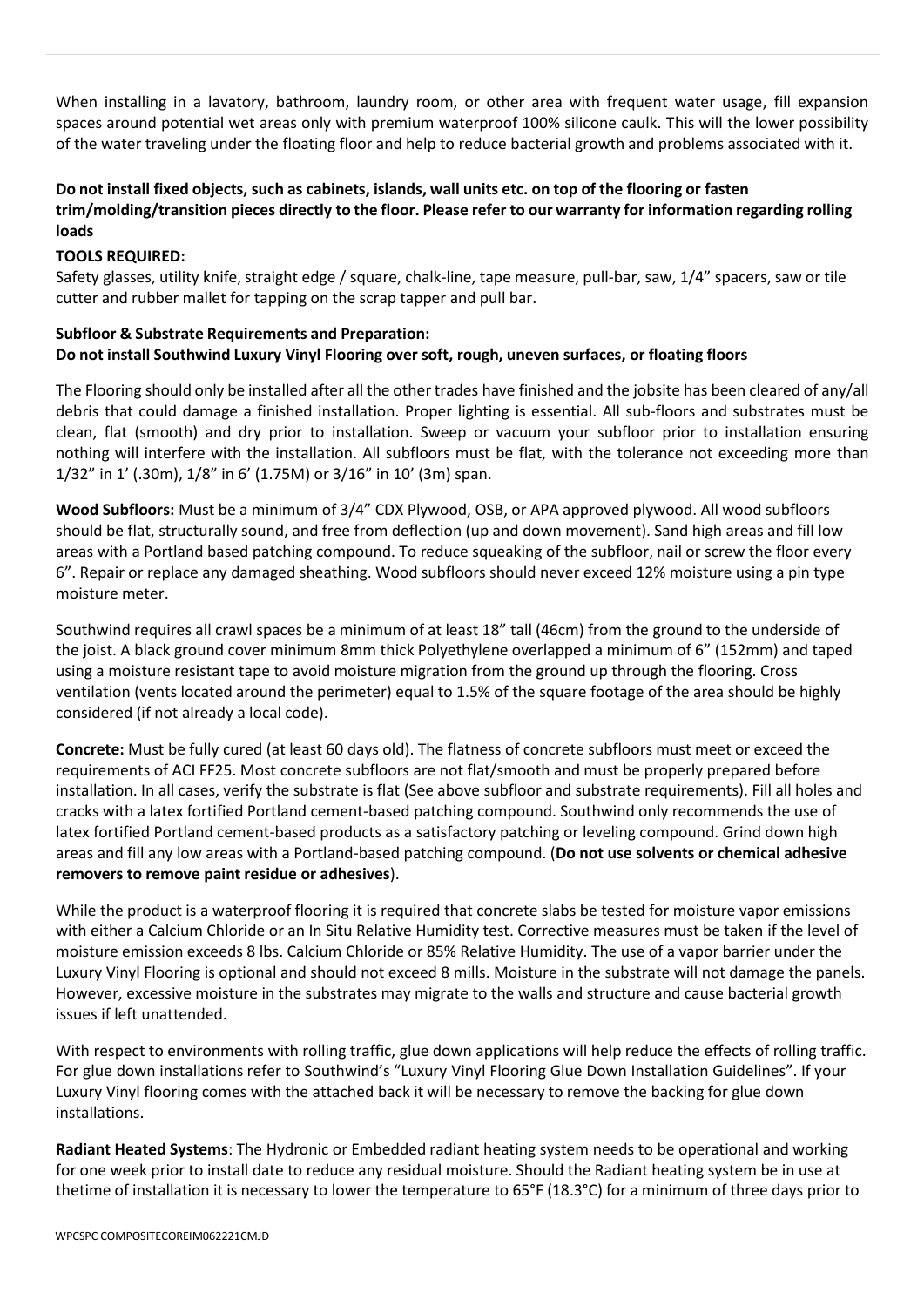the installation date, during the entire installation, and for 24 hours following upon completion of the installation. The temperature can then be gradually increased in 5° increments. Temperature must never exceed 85°F (29°C). It is theresponsibility of the purchaser to confirm the suitability of the radiant heating system for use with this product. Anydamage to the floor caused by the radiant heating system will not be covered by the product warranty.

**Aftermarket Radiant Heating Systems:** Should the radiant heating system be an aftermarket system, Southwind requires confirming with the manufacturer of that system, that Luxury Modular Flooring (considered resilient) can be installed over their system. Any problems associated with aftermarket radiant heating systems are not the responsibility of Southwind.

**Existing Ceramic Tile, Quarry Tile, and Terrazzo Flooring:** All existing tile must be well-bonded to the subfloor or substrate. Terrazzo flooring should be sound and stable. Any weak area should be filled in using a Portland based patching compound. The floor must be cleaned and contaminate free. Southwind recommends that you skim coat any existing grout lines exceeding the specifications with a latex fortified Portland cement-based patching compound. Grind any irregular surfaces.

**Existing Resilient Floor Covering:** The existing resilient must be single layered, non-cushioned backed, well bonded, fully adhered, and smooth. The flooring should show no signs of moisture or alkalinity. All topical waxes, polishes, airborne contaminates, etc. must be removed. Any irregularities must be repaired or replaced. Skim coating the surface is recommended to prevent telegraphing. Do not install over rubber-based substrates.

**Old Adhesive Residue:** Southwind does not recommend skim coating over existing adhesive. Because we cannot control how the adhesive was applied, the existing adhesive may break down possibly leading to a failure. Remove existing adhesives using a scraper such as a razor scraper designed for scraping flooring surfaces. The adhesive must be removed to the level of a film**. Do not use solvents or chemical adhesive removers to remove old residue**. These products can leave a residue in the concrete that may affect the performance of your new flooring. **WARNING**

#### For installation over, old resilient floor coverings or when considering removing existing resilient floors, please be **advised that these products may possibly contain asbestos fibers or crystalline silica. Please follow all recommended Resilient Floor Covering Institute 9RFCI) work practices as** [www.rfci.com](http://www.rfci.com/)

Your Luxury Vinyl Flooring comes with an attached backing. **Do not install additional backings or foam/cushioned underlays.**

## **PRE-INSTALLATION:**

- When calculating flooring square footage requirements, allow a minimum of an additional 10% for cuts, waste,and defects. If installing a diagonal or other special pattern, allow for 15-20 % additional in material.
- All installations require estimating additional material, due to trimming and culling of material (overages occur). This overage then becomes what is commonly referred to as "Attic Stock". It is recommended the end user keep attic stock in the event their installation require additional service.
- Verify material prior to installing, checking for debris or damage. Clean, trim or discard any affected sections.
- It is recommended to mix panels from a minimum of 3 different boxes during installation to assure an even distribution of any minor color variations, slight variances in texture and gloss levels. Hint: Try dry racking (laying out) your panels prior to final assembly to confirm this is an acceptable layout.
- Southwind requires a  $\frac{y''}{x}$  expansion gap around the entire perimeter of the installation, any transitions to adjacent flooring materials, door frames, and heating vents.
- Your WPC / SPC core flooring can be installed unlimited lengths and widths without the need for additional transition strips.
- It is recommended to undercut doorjambs so the material slides easily under them. A  $\frac{1}{4}$ " (6.35mm) expansion space is necessary here as well. If the door casings are metal the ¼" (6.35mm) expansion space can be filled using a waterproof 100% silicone caulk. **Please note the expansion gap must be maintained past the edge of the doorjamb**.

### **ACCLIMATION:**

(Uncontrolled storage) Acclimate all materials in the area to be installed between the temperatures of 55°F to 100°F (12.78°C to 38°C) a minimum of 48 hours before, during, and after the installation. Protect flooring from excessive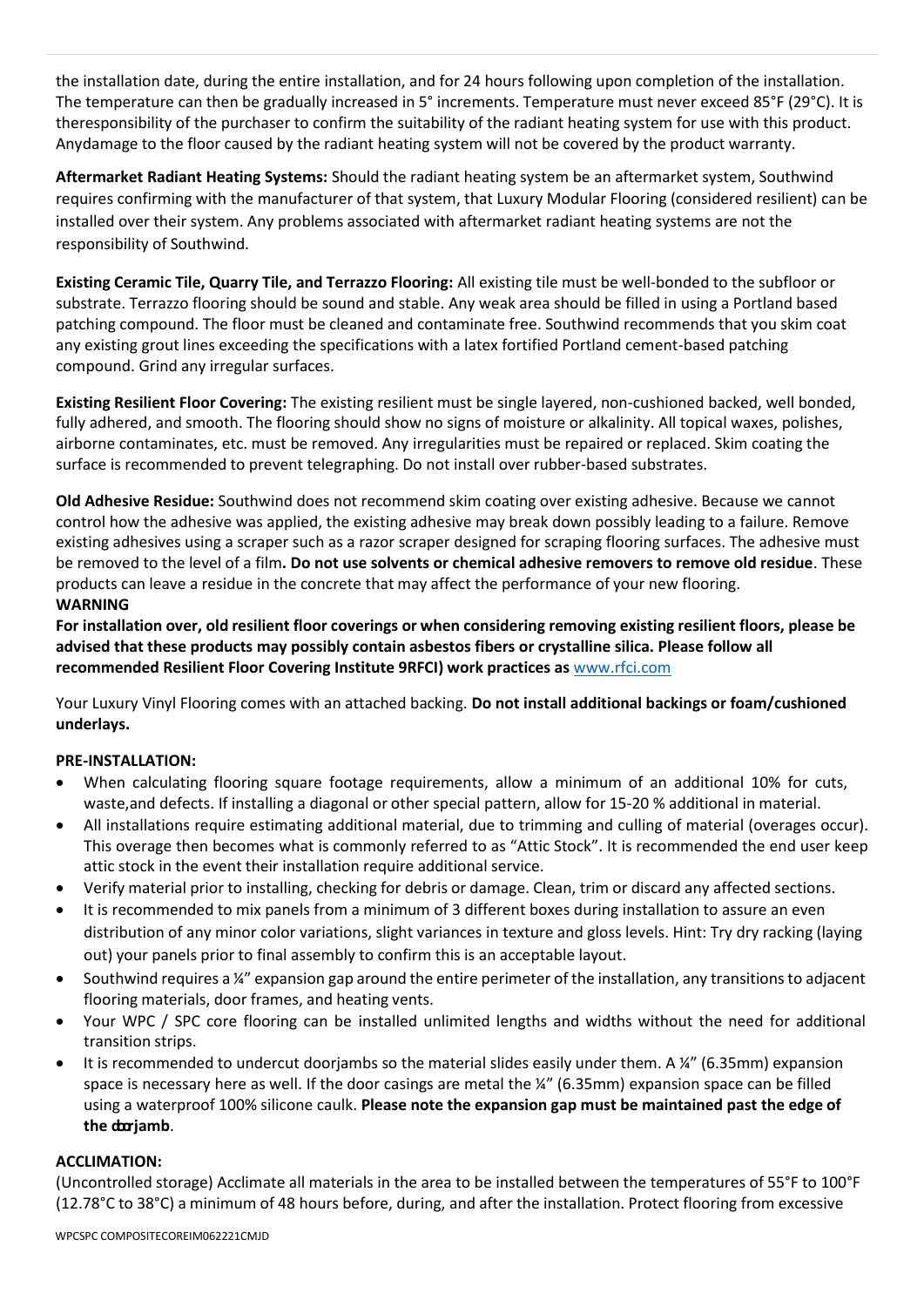heat/cold during storage. If the product is stored in an environment different from the installation site and the temperature ranges are controlled within the 55°F to 100°F (12.78°C to 38°C) The offsite acclimation can be considered acceptable. Please note the material will need to be delivered directly to the installation site with no stops in between.

#### **INSTALLATION INSTRUCTIONS:**

- With tile installations a half stagger (Ashlar/Brick) stagger is normal (see Illustration A).
- With plank installations a random stagger will provide improved structural stability and appearance (see illustration R).
- **Never install four corners together.**



Illustration R

| Random |  |  |  |  |  |  |  |  |
|--------|--|--|--|--|--|--|--|--|
|        |  |  |  |  |  |  |  |  |
|        |  |  |  |  |  |  |  |  |
|        |  |  |  |  |  |  |  |  |

- The length and width of the area must be accurately measured to determine the center point and to ensure the installation will be square. To obtain a balanced layout, it may be necessary to adjust the center point affecting the width of the first row to prevent short narrow panels around the perimeter.
- Set up a starting line for the first row by measuring the width of the (adjusted) panel. Add ¼" to this number and mark the floor at each end of your starting wall.
- Using a chalk-line, carefully snap a line between these two points. Check to make sure there will be approximately  $\frac{1}{4}$ " between the edge of your first row of flooring and the wall. This space allows for any slight expansion of the structure and flooring and will be covered by the baseboard and/or quarter-round.
- If you are starting along a perimeter wall cut the profile (tongue or groove) off on the length side from the first row of material. This will ensure the decorative surface of the flooring is under the finished trim when installed.
- We recommend you use temporary spacers to keep the floor away from the walls, as the floor will shift during installation due to it being a floating floor. Place the spacers every 2' to 3' along the starting wall, plus at the end of each of the starting rows so panels do not shift when set into place.
- **Method I:** After cutting your first panel to the desired length place the cut end towards the perimeter of the installation and along the starter wall. Connect the end joints by inserting the tongue on the short side of the panel at an approx. angle of 25 degrees and lower it into the groove. Note: for the first row this method is commonly referred to as an "angle angle" install.
- Continue along the wall until you reach the last full panel, connecting each tile in the manner described above. Measure the length needed for the final section of flooring in the first row taking into consideration the necessary expansion space as well as the cut portion of the panel. (See illustration #1)
- To start the second row, use the remainder of the last panel of the first row if it is 12" or longer, otherwise, cut a new panel in half and proceed. To ensure structural integrity of your floor, it is mandatory to **ALWAYS STAGGER THE END JOINTS FROM ROW TO ROW BY AT LEAST 8".**
- Install one panel at a time, so that the end with the groove is exposed to receive the next panel. Place the profile of the scrap section along the large end of the next panel (groove) gently tapping on the scrap piece until the ends of the two panels lock together. Avoid locking the scrap section and panel being installed. Should it become locked you will need to gently slide it away from the former row. **NEVER USE EXCESSIVE FORCE** when tapping the panels together, as this may damage the locking profile. Continue and repeat for the remainder of the installation. Hint: For the final piece in a row, use a pull-bar to pull it tight and lock the end profiles. **DO NOT** strike directly on the locking profile to tap the pieces together, as this may damage the locking profile or the panel.
- Always check to assure your end joints remain properly engaged and the length joint is straight.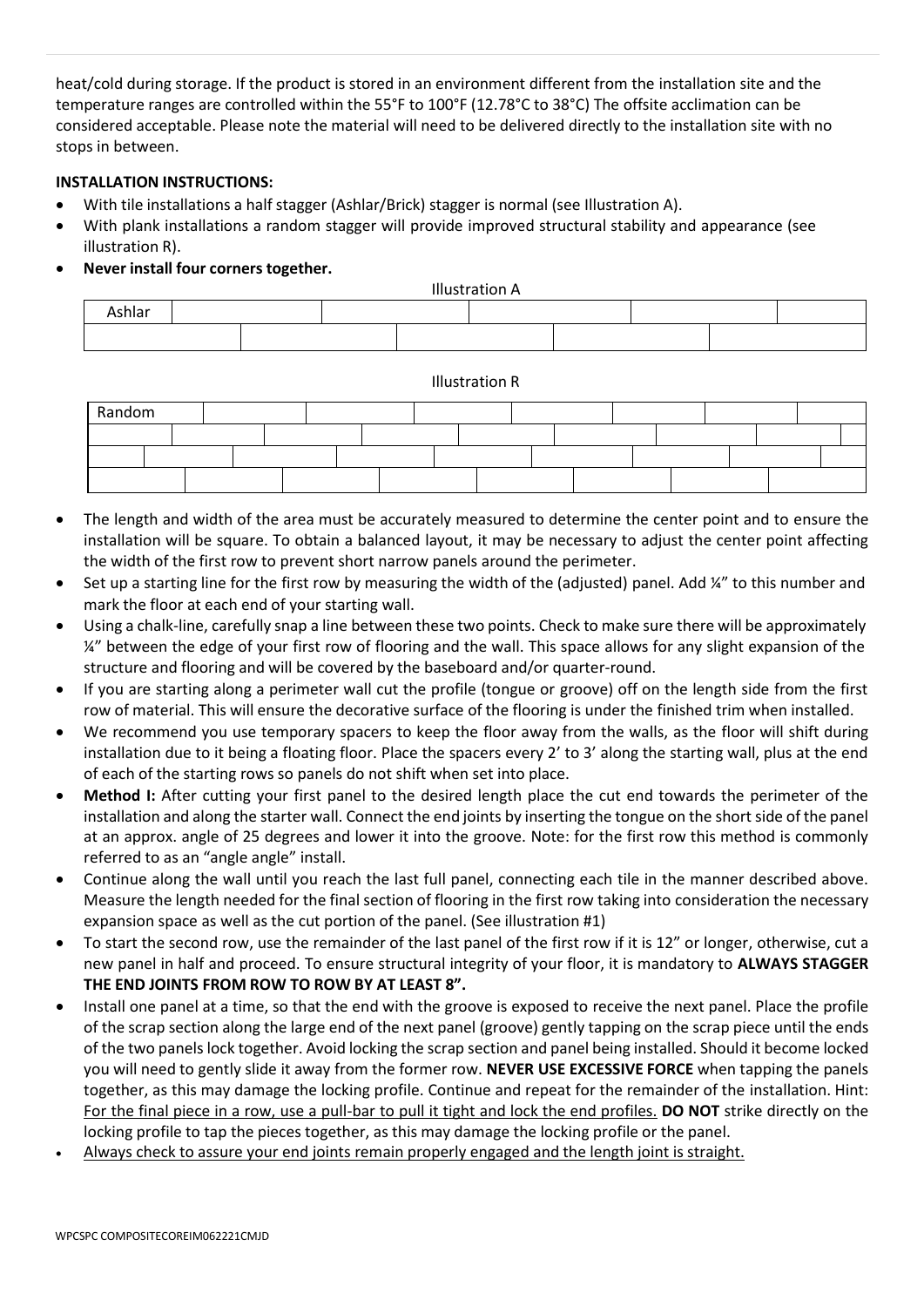| $\cdots$<br>ustration #1 |    |       |  |                 |  |                     |  |                  |  |                   |  |  |  |  |
|--------------------------|----|-------|--|-----------------|--|---------------------|--|------------------|--|-------------------|--|--|--|--|
| н.                       |    | <br>ᅲ |  | $\cdots$<br>π., |  | #4                  |  | மா<br>$\bm{\pi}$ |  | <b>11 C</b><br>ĦЬ |  |  |  |  |
| #7                       | #8 |       |  | 40<br>ᅲ         |  | $\mathbf{u}$<br>#10 |  | ᅲᆂᆂ              |  | #12               |  |  |  |  |

- **Method II: See Illustration # 2:** After cutting your 1<sup>st</sup> panel to the desired length (#1) place the cut end towards the perimeter of the installation and along the starter wall. **Note:** Always leave the larger profile (groove) of the end joint exposed to receive the following panel. Next place the length edge of 1st panel of the 2<sup>nd</sup> row (#2) against your 1<sup>st</sup> panel (#1) of the starter row and rotate down connecting the panel #2 to panel #1 of the starter row. Align panel #3 against panel #2 and slide towards the end joint of #1 panel and rotate the panel down. You can then connect the end joints of panel #1 & #3 by gently tapping the two end joints together using the scrap piece cut with the profile that locks into the groove end of the #3 panel. Secure the end joint as instructed above and continue connecting the first two rows.
- Once the first two rows are completed the remaining rows can be installed connecting one panel at a time along the same row (see illustration #2).

|     | Illustration #2 |    |  |     |                    |             |     |    |     |     |     |     |                                      |  |  |
|-----|-----------------|----|--|-----|--------------------|-------------|-----|----|-----|-----|-----|-----|--------------------------------------|--|--|
| #1  |                 | #3 |  | #5  |                    | #7<br>$\pi$ |     | #9 |     |     |     |     | 41 <sup>2</sup><br>#11<br><b>#13</b> |  |  |
|     | #2              | #4 |  |     | $\mathbf{u}$<br>Ħb |             | #8  |    |     | #10 |     | #12 |                                      |  |  |
| #14 | #15             |    |  | #16 |                    |             | #17 |    | #18 |     | #19 |     | #20                                  |  |  |

**Note: Care must be taken when aligning the end joints. If they are not properly aligned, it will damage the locking system. If a panel needs to be removed, slide the panel horizontally to disengage. DO NOT pull up to disengage. This will damage the locking system. The resulting damage is not considered a manufacturing related condition in the product.**

- As indicated above; a half stagger (Ashlar/Brick) stagger is normal with tile installations (12" or 1/2 the length of the tile), with a minimum length material of 8" in length. With plank installation the random stagger is highly recommended with a minimum length of 12" and a minimum stagger of 8".
- To install the remainder of your flooring, tilt the tile or plank you are installing slightly upwards along the length at about 15-25-degree angle, insert the tongue into the previous row's groove (or groove under the tongue) and lower it into place. The panel will lock into place with minimal pressure. Hint: At times it is helpful to gently tap along the length profile to tighten the joint. Use a scrap section of the material with the opposite profile. Join the sections and gently tap the scrap section. This method will reduce the possibility of damaging the tongue or groove. You can then connect the end joints of panels by gently tapping the two end joints together using the scrap piece cut with the profile that locks into the groove end of the following panel. Secure the end joint as instructed above and continue connecting the rows. **NEVER TAP DIRECTLY AGAINST THE PROFILE.**
- Replace or install new coordinating baseboards and quarter rounds in all areas. Baseboards are to be nailed into the wall and quarter rounds into the baseboards. **DO NOT** nail either of these into the LVF flooring. Hint: When possible, select a tile or plank from the cartons that will best coordinate with the molding to avoid moderate andabove variances.

#### **PROTECTION AND MAINTENANCE:**

- It is recommended that you sweep & vacuum the area immediately after installation to remove potential damaging soil and debris. You can use your flooring immediately (unless glued down).
- Southwind recommends using a pH neutral vinyl floor cleaner as required. Examples of pH neutral floor cleaners are Bona Stone, Tile, and Laminate Cleaner, ZEP, Diversey Stride, Hilway Direct HD pH Neutral Cleaner, Armstrong's Once-n-Done, etc. **NOTE:** The listed cleaning agents are a representation of flooring cleaners that Southwind recognizes as acceptable for our products. Other neutral pH cleaner may provide satisfactory results as well. Southwind does not warrant any of the cleaning agents or conditions associated with them as the application of them is beyond our control.
- For commercial installations, we approve the use of a low speed (175 rpm) floor cleaning machine with 3M red or white pad. Southwind will not be responsible for damages associated with a floor cleaning machine.
- Always rinse the floor thoroughly with clean water and allow to dry as the floor may be slippery when wet. Air movers or fans will speed up drying time.
- Never saturate your flooring.
- Do not buff, wax, or use cleaning products that contain surfactants. Dish lotions, laundry detergents, Murphy Oil